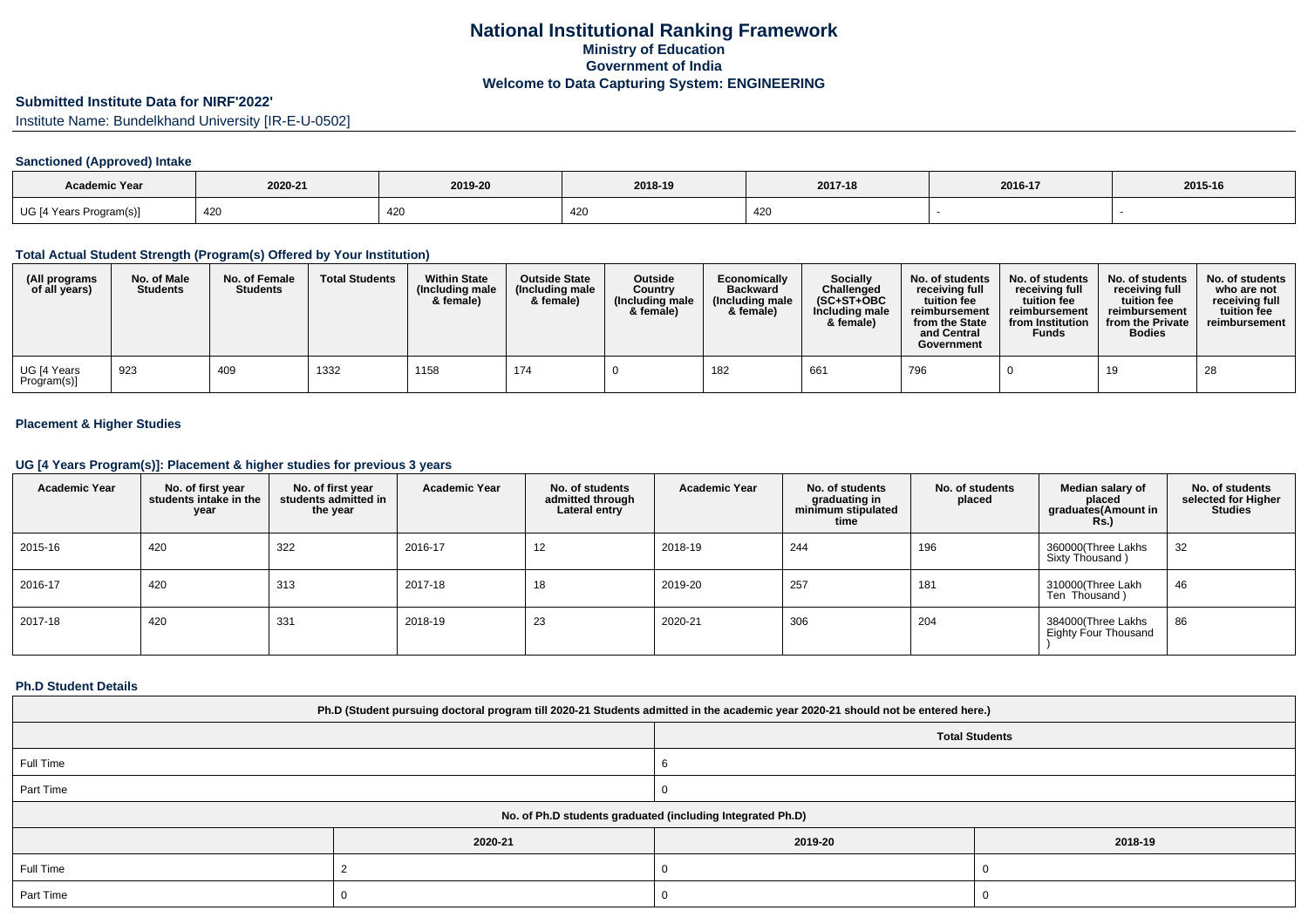#### **Financial Resources: Utilised Amount for the Capital expenditure for previous 3 years**

| <b>Academic Year</b>                                                                                                                                                                      | 2020-21                                     | 2019-20                                     | 2018-19                                    |  |  |  |  |  |
|-------------------------------------------------------------------------------------------------------------------------------------------------------------------------------------------|---------------------------------------------|---------------------------------------------|--------------------------------------------|--|--|--|--|--|
|                                                                                                                                                                                           | <b>Utilised Amount</b>                      | <b>Utilised Amount</b>                      | <b>Utilised Amount</b>                     |  |  |  |  |  |
| Annual Capital Expenditure on Academic Activities and Resources (excluding expenditure on buildings)                                                                                      |                                             |                                             |                                            |  |  |  |  |  |
| Library (Books, Journals and e-Resources only)                                                                                                                                            | 1955000 (Ninteen Lakhs Fifty Five Thousand) | 1700000 (Seveenteen Lakhs)                  | 1650000 (Sixteen Lakhs Fifty Thousand)     |  |  |  |  |  |
| New Equipment and software for Laboratories                                                                                                                                               | 8350000 (Eighty Three Lakhs Fifty Thousand) | 7550000 (Seventy Five Lakhs Fifty Thousand) | 7150000 (Seventy One Lakhs Fifty Thousand) |  |  |  |  |  |
| <b>Engineering Workshops</b>                                                                                                                                                              | 7640000 (Seventy six lakhs Forty Thousand)  | 7000000 (Seventy lakhs)                     | 6700000 (Sixty Seven Lakhs)                |  |  |  |  |  |
| Other expenditure on creation of Capital Assets (For setting up<br>classrooms, seminar hall, conference hall, library, Lab, Engg<br>workshops excluding expenditure on Land and Building) | 1470000 (Fourteen Lakhs Seventy Thousand)   | 1000000 (Ten Lakhs)                         | 1000000 (Ten Lakhs)                        |  |  |  |  |  |

### **Financial Resources: Utilised Amount for the Operational expenditure for previous 3 years**

| <b>Academic Year</b>                                                                                                                                                                           | 2020-21                                                                       | 2019-20                                                                                   | 2018-19                                                                           |  |  |  |  |  |
|------------------------------------------------------------------------------------------------------------------------------------------------------------------------------------------------|-------------------------------------------------------------------------------|-------------------------------------------------------------------------------------------|-----------------------------------------------------------------------------------|--|--|--|--|--|
|                                                                                                                                                                                                | <b>Utilised Amount</b>                                                        | <b>Utilised Amount</b>                                                                    | <b>Utilised Amount</b>                                                            |  |  |  |  |  |
| <b>Annual Operational Expenditure</b>                                                                                                                                                          |                                                                               |                                                                                           |                                                                                   |  |  |  |  |  |
| Salaries (Teaching and Non Teaching staff)                                                                                                                                                     | 58759400 (Five Crore Eighty Seven Lakhs Fifty Nine<br>Thousand Four Hundred ) | 58759418 (Five Crore Eighty Seven Lakhs Fifty Nine Thousand<br>Four Hundred and Eighteen) | 50183476 (Five Crore One Lakh Eiughty Three Thousand Four<br>Hundred Seventy Six) |  |  |  |  |  |
| Maintenance of Academic Infrastructure or consumables and<br>other running expenditures(excluding maintenance of hostels<br>and allied services, rent of the building, depreciation cost, etc) | 810000 (Eight Lakhs Ten Thousand)                                             | 750000 (Seven Lakhs Fifty Thousand)                                                       | 750000 (Seven Lakh Fifty Thousand)                                                |  |  |  |  |  |
| Seminars/Conferences/Workshops                                                                                                                                                                 | 510000 (Five Lakhs Ten Thousand)                                              | 510000 (Five Lakhs Ten Thousand)                                                          | 485000 (Four Lakhs Eighty Five Thousand)                                          |  |  |  |  |  |

**IPR**

| Calendar year            | 2020 | 2019 | 2018 |
|--------------------------|------|------|------|
| No. of Patents Published |      |      |      |
| No. of Patents Granted   |      |      |      |

## **Sponsored Research Details**

| <b>Financial Year</b>                    | 2020-21                  | 2019-20    | 2018-19             |
|------------------------------------------|--------------------------|------------|---------------------|
| Total no. of Sponsored Projects          |                          |            |                     |
| Total no. of Funding Agencies            |                          |            |                     |
| Total Amount Received (Amount in Rupees) | 57000000                 | 60000000   | 2000000             |
| Amount Received in Words                 | Five Crore Seventy Lakhs | Six Crores | <b>Twenty Lakhs</b> |

### **Consultancy Project Details**

| <b>Financial Year</b>             | 2020-21 | 2019-20 | 2018-19 |
|-----------------------------------|---------|---------|---------|
| Total no. of Consultancy Projects |         |         |         |
| Total no. of Client Organizations |         |         |         |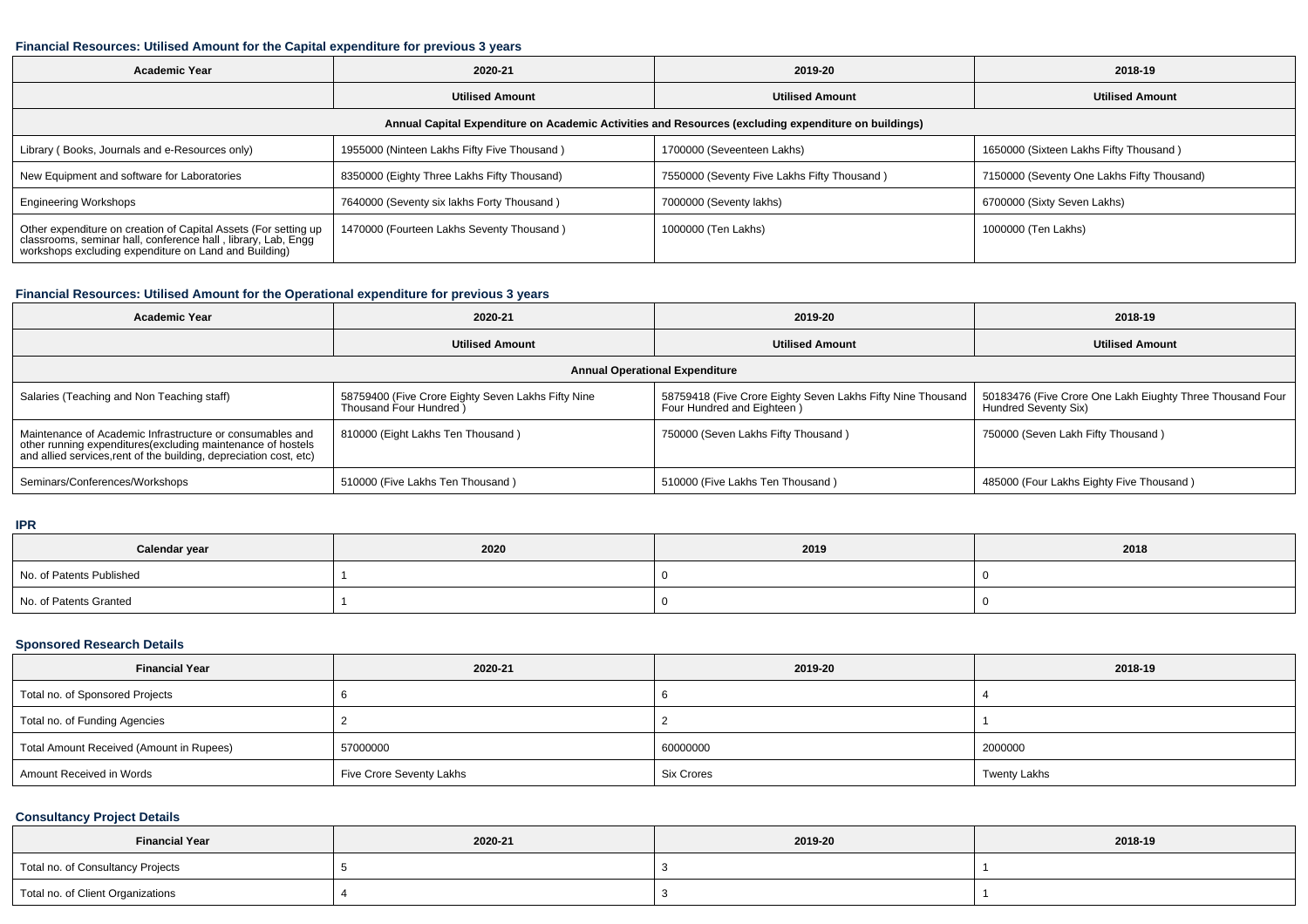| Total Amount Received (Amount in Rupees) | 160000                      | 100000    | 5000<br><b>JUUUU</b> |
|------------------------------------------|-----------------------------|-----------|----------------------|
| Amount Received in Words                 | Lkahs Sixty Thousand Only ؛ | One Lakhs | <sup>,</sup> Thousan |
|                                          |                             |           |                      |

### **PCS Facilities: Facilities of physically challenged students**

| 1. Do your institution buildings have Lifts/Ramps?                                                                                                         | Yes, more than 80% of the buildings |
|------------------------------------------------------------------------------------------------------------------------------------------------------------|-------------------------------------|
| 2. Do your institution have provision for walking aids, including wheelchairs and transportation from one building to another for<br>handicapped students? | Yes                                 |
| 3. Do your institution buildings have specially designed toilets for handicapped students?                                                                 | Yes, more than 80% of the buildings |

## **Faculty Details**

| Srno           | <b>Name</b>                              | Age | Designation                | Gender | Qualification | <b>Experience (In</b><br>Months) | <b>Currently working</b><br>with institution? | <b>Joining Date</b> | <b>Leaving Date</b>      | <b>Association type</b> |
|----------------|------------------------------------------|-----|----------------------------|--------|---------------|----------------------------------|-----------------------------------------------|---------------------|--------------------------|-------------------------|
| 1              | Er Mukul Saxena                          | 46  | <b>Assistant Professor</b> | Male   | M.Tech        | 224                              | Yes                                           | 06-03-2003          | $\mathbf{u}$             | Regular                 |
| $\overline{2}$ | Er Brajendra Shukla                      | 57  | <b>Assistant Professor</b> | Male   | M.Tech        | 240                              | Yes                                           | 06-09-2003          | $\sim$                   | Regular                 |
| 3              | Er Dinesh Dwivedi                        | 46  | Assistant Professor        | Male   | M.Tech        | 188                              | Yes                                           | 20-12-2006          | $\mathbf{u}$             | Regular                 |
| $\overline{4}$ | Er MAHENDRA<br>PRATAP SINGH              | 42  | <b>Assistant Professor</b> | Male   | M.Tech        | 128                              | Yes                                           | 28-11-2011          | $\sim$                   | Regular                 |
| 5              | Dr Anand Kumar<br>Pandey                 | 42  | <b>Assistant Professor</b> | Male   | Ph.D          | 93                               | Yes                                           | 21-10-2013          | $\sim$                   | Regular                 |
| 6              | Mr Brijendra kumar<br>Kashyap            | 39  | <b>Assistant Professor</b> | Male   | M.Sc.         | 192                              | Yes                                           | 06-11-2013          | $\sim$                   | Regular                 |
| $\overline{7}$ | Dr Gaurav Srivastav                      | 36  | Assistant Professor        | Male   | Ph.D          | 42                               | Yes                                           | 01-05-2018          | $\overline{\phantom{a}}$ | Adhoc / Contractual     |
| 8              | Dr Pallavi Pushp                         | 33  | <b>Assistant Professor</b> | Female | M.Tech        | 42                               | Yes                                           | 01-05-2018          | $\mathbf{u}$             | Adhoc / Contractual     |
| 9              | Dr SADIK KHAN                            | 39  | <b>Assistant Professor</b> | Male   | Ph.D          | 175                              | Yes                                           | 28-11-2011          | $\overline{\phantom{a}}$ | Regular                 |
| 10             | Dr LALIT KUMAR<br><b>GUPTA</b>           | 43  | <b>Assistant Professor</b> | Male   | Ph.D          | 187                              | Yes                                           | 06-05-2006          | $\overline{a}$           | Regular                 |
| 11             | Er B P GUPTA                             | 53  | <b>Assistant Professor</b> | Male   | M.Tech        | 296                              | Yes                                           | 06-12-2006          | $\overline{\phantom{a}}$ | Regular                 |
| 12             | Er VIJAY KUMAR<br><b>VERMA</b>           | 41  | Assistant Professor        | Male   | M.Tech        | 187                              | Yes                                           | 07-08-2008          | $\mathbf{u}$             | Regular                 |
| 13             | Er BIKARAM<br><b>BAHADUR</b><br>NIRANJAN | 40  | <b>Assistant Professor</b> | Male   | M.Tech        | 111                              | Yes                                           | 18-08-2008          | $\sim$                   | Regular                 |
| 14             | Er PRIYANKA<br><b>PANDEY</b>             | 34  | <b>Assistant Professor</b> | Female | M.Tech        | 127                              | Yes                                           | 01-08-2017          | $\sim$                   | Regular                 |
| 15             | Er KESHAV KUMAR<br><b>TIWARI</b>         | 29  | <b>Assistant Professor</b> | Male   | M.Tech        | 72                               | Yes                                           | 01-08-2017          | $\sim$                   | Regular                 |
| 16             | Er MANOJ VERMA                           | 33  | Assistant Professor        | Male   | M.Tech        | 91                               | Yes                                           | 08-04-2017          | $\overline{\phantom{a}}$ | Regular                 |
| 17             | Er AKHILESH<br><b>KUMAR</b>              | 42  | <b>Assistant Professor</b> | Male   | M.Tech        | 187                              | Yes                                           | 08-08-2017          | $\sim$                   | Regular                 |
| 18             | Er ANURAG<br><b>KUMAR</b>                | 34  | <b>Assistant Professor</b> | Male   | M.Tech        | 115                              | Yes                                           | 18-08-2017          | $\sim$                   | Regular                 |
| 19             | Er SAURABH<br><b>NAMDEV</b>              | 36  | <b>Assistant Professor</b> | Male   | M.Tech        | 42                               | Yes                                           | 28-09-2018          | $\sim$                   | Adhoc / Contractual     |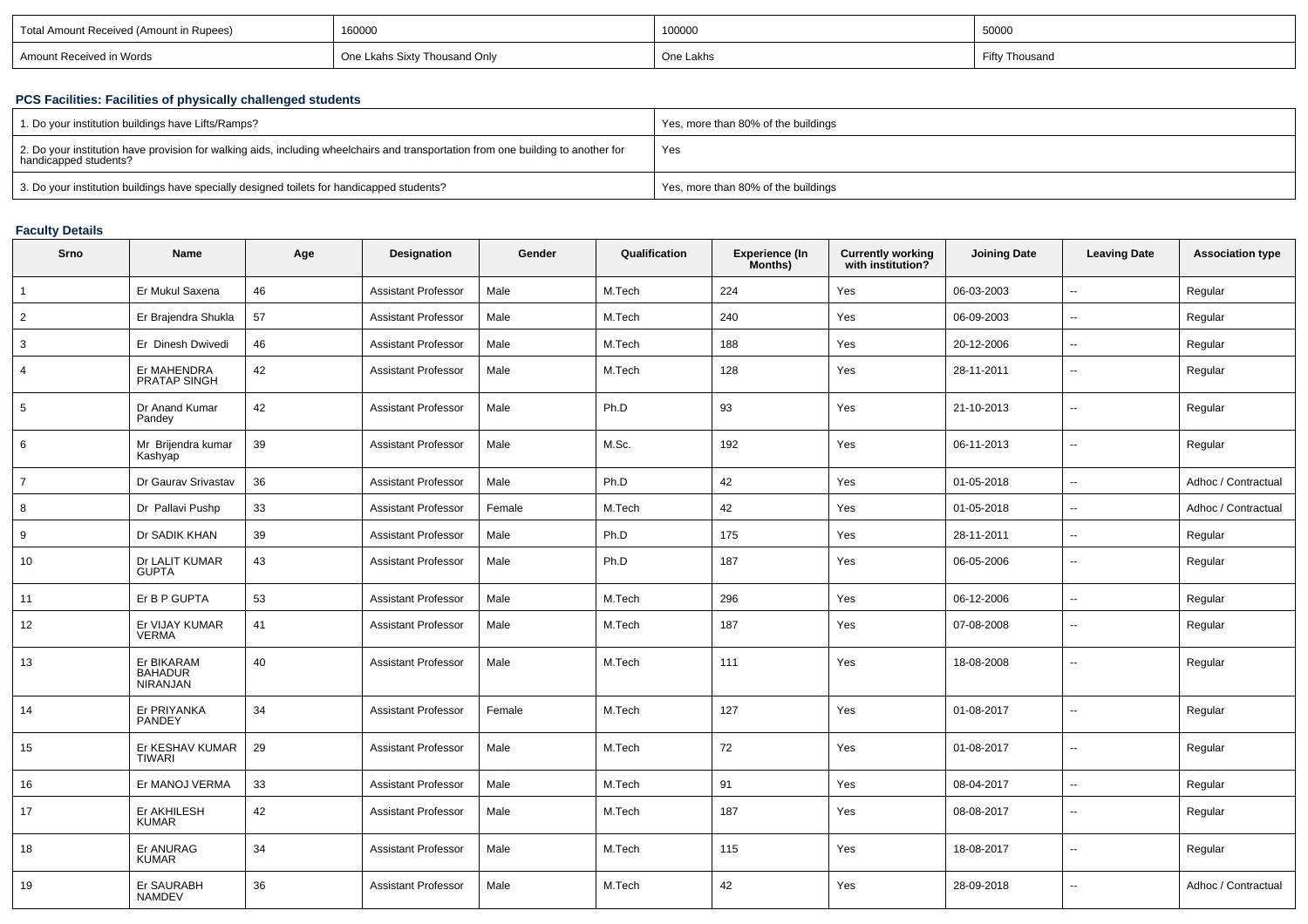| 20 | Er Vishal Arya                  | 36     | <b>Assistant Professor</b> | Male   | M.Tech | 93  | Yes | 10-10-2013 | --                       | Regular             |
|----|---------------------------------|--------|----------------------------|--------|--------|-----|-----|------------|--------------------------|---------------------|
| 21 | Er A P S Gaur                   | 51     | <b>Assistant Professor</b> | Male   | M.E.   | 313 | Yes | 03-09-2003 | $\overline{\phantom{a}}$ | Regular             |
| 22 | Er Rahul Shukla                 | 32     | <b>Assistant Professor</b> | Male   | M.Tech | 91  | Yes | 10-10-2013 | $\overline{\phantom{a}}$ | Regular             |
| 23 | Er Jitendra Verma               | 34     | <b>Assistant Professor</b> | Male   | M.Tech | 103 | Yes | 10-10-2013 | --                       | Regular             |
| 24 | Er Shashikant<br>Verma          | 37     | <b>Assistant Professor</b> | Male   | M.Tech | 157 | Yes | 13-10-2013 | $\overline{\phantom{a}}$ | Regular             |
| 25 | Er Sandip Mishra                | 38     | <b>Assistant Professor</b> | Male   | M.Tech | 103 | Yes | 11-10-2013 | Ξ.                       | Regular             |
| 26 | Er Satyendra<br>Upadhyaya       | 33     | <b>Assistant Professor</b> | Male   | M.Tech | 85  | Yes | 01-08-2017 | $\overline{\phantom{a}}$ | Regular             |
| 27 | Er Brajesh Kumar<br>Lodhi       | 33     | <b>Assistant Professor</b> | Male   | M.Tech | 48  | Yes | 01-08-2017 | $\overline{\phantom{a}}$ | Regular             |
| 28 | Er Vivek Yadav                  | 29     | <b>Assistant Professor</b> | Male   | M.Tech | 39  | Yes | 29-09-2018 | u.                       | Adhoc / Contractual |
| 29 | Dr Pawan Singotia               | 36     | <b>Assistant Professor</b> | Male   | Ph.D   | 39  | Yes | 29-09-2018 | --                       | Adhoc / Contractual |
| 30 | Er Ankita singh                 | 26     | Other                      | Male   | M.Tech | 23  | Yes | 20-08-2019 | --                       | Other               |
| 31 | Er Neha Jain                    | 42     | <b>Assistant Professor</b> | Female | M.E.   | 126 | Yes | 12-01-2011 | $\overline{\phantom{a}}$ | Regular             |
| 32 | Er Ikroop Kaur<br>Verma         | 42     | <b>Assistant Professor</b> | Female | M.Tech | 199 | Yes | 06-12-2006 | --                       | Regular             |
| 33 | Er Ram Singh<br>Kushwaha        | 48     | <b>Assistant Professor</b> | Male   | M.Tech | 199 | Yes | 10-10-2013 | --                       | Regular             |
| 34 | Er Navneet Pathak               | 31     | <b>Assistant Professor</b> | Male   | M.Tech | 42  | Yes | 01-01-2018 | --                       | Adhoc / Contractual |
| 35 | Er Jitin kumar goyal            | 34     | <b>Assistant Professor</b> | Male   | M.Tech | 42  | Yes | 01-01-2018 | --                       | Adhoc / Contractual |
| 36 | Er Avaneet kumar                | 27     | <b>Assistant Professor</b> | Male   | M.Tech | 42  | Yes | 01-02-2018 | u.                       | Adhoc / Contractual |
| 37 | Er Souvik Maiti                 | 34     | <b>Assistant Professor</b> | Male   | M.Tech | 72  | Yes | 01-04-2018 | --                       | Adhoc / Contractual |
| 38 | Er Deepak<br>chaurasia          | 30     | <b>Assistant Professor</b> | Male   | M.Tech | 42  | Yes | 17-01-2018 | $\overline{\phantom{a}}$ | Adhoc / Contractual |
| 39 | Er Raj kumar singh              | 31     | <b>Assistant Professor</b> | Male   | M.Tech | 42  | Yes | 19-01-2018 | Ξ.                       | Adhoc / Contractual |
| 40 | Dr Shubhangi Nigam              | 40     | <b>Assistant Professor</b> | Female | Ph.D   | 175 | Yes | 06-12-2012 | $\overline{a}$           | Regular             |
| 41 | Er Ravi Kumar                   | 34     | <b>Assistant Professor</b> | Male   | M.Tech | 115 | Yes | 25-10-2013 | ۰.                       | Regular             |
| 42 | Er Sadaf Nazir                  | 32     | <b>Assistant Professor</b> | Female | M.Tech | 42  | Yes | 01-02-2018 | $\overline{a}$           | Adhoc / Contractual |
| 43 | Er Junaid Ahmad<br>randıth      | 31     | <b>Assistant Professor</b> | Male   | M.Tech | 42  | Yes | 15-10-2018 | $\overline{a}$           | Adhoc / Contractual |
| 44 | Er Anjali Srivastava            | 30     | <b>Assistant Professor</b> | Female | M.Tech | 69  | Yes | 13-10-2018 | ÷.                       | Regular             |
| 45 | Ms Saumya<br>Sirothiya          | 25     | Other                      | Female | M.Sc.  | 24  | Yes | 22-07-2019 | Ξ.                       | Other               |
| 46 | ER ZAKIR ALI                    | $37\,$ | <b>Assistant Professor</b> | Male   | Ph.D   | 144 | Yes | 05-09-2009 | $\sim$                   | Regular             |
| 47 | Er RAJESH KUMAR<br><b>VERMA</b> | 44     | <b>Assistant Professor</b> | Male   | M.Tech | 197 | Yes | 31-05-2006 | Ξ.                       | Regular             |
| 48 | ER SHASHIKANT<br><b>VERMA</b>   | 44     | <b>Assistant Professor</b> | Male   | M.Tech | 199 | Yes | 31-05-2006 | --                       | Regular             |